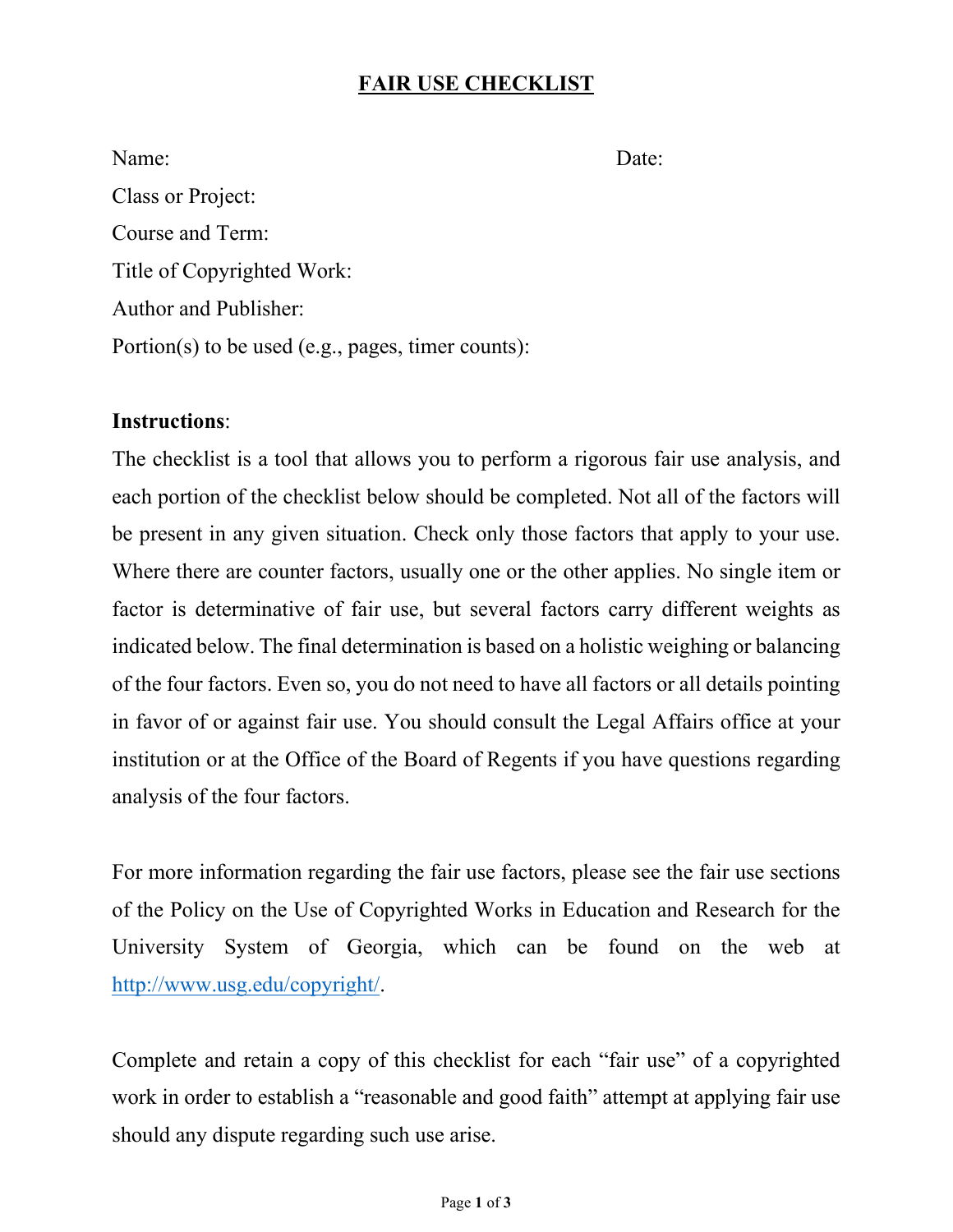# **Factor 1: Purpose and Character of the Use**

| Weighs in Favor of Fair Use                                                                                                                                                                                                                                            | Weighs Against Fair Use                                                                                                                             |
|------------------------------------------------------------------------------------------------------------------------------------------------------------------------------------------------------------------------------------------------------------------------|-----------------------------------------------------------------------------------------------------------------------------------------------------|
| $\Box$ The use is for the purpose of teaching in<br>a non-profit educational institution<br>(including multiple copies for classroom<br>use).                                                                                                                          | $\Box$ The use is for a commercial<br>purpose.                                                                                                      |
| $\Box$ The use is for criticism, comment, news<br>reporting, or parody or transforms the<br>presentation (alters the original work in a<br>creative manner) or use.                                                                                                    | $\Box$ Mirror image copying without the<br>addition of criticism, comment, news<br>reporting or parody or transformation<br>of presentation or use. |
| $\Box$ The use is necessary to achieve an<br>intended educational purpose.                                                                                                                                                                                             | $\Box$ The use is not necessary to achieve<br>an intended educational purpose.                                                                      |
| $\Box$ Distribution is limited by password to<br>students within a class for the term of the<br>course; student may download, print, or<br>save the materials for own use, but not<br>further distribute; student acknowledges<br>copyrighted nature of the materials. | $\Box$ Unlimited or uncontrolled<br>distribution.                                                                                                   |

## **Factor 2: Nature of the Work**

*Give this factor less weight even when the work is published, non-consumable, and non-fictional.* 

| Weighs in Favor of Fair Use                                                                                                                         | Weighs Against Fair Use                                                                                                                      |
|-----------------------------------------------------------------------------------------------------------------------------------------------------|----------------------------------------------------------------------------------------------------------------------------------------------|
| $\Box$ The work is non-fictional in nature.                                                                                                         | $\Box$ The work is fictional or highly<br>creative (art, music, novel, film, play,<br>poetry).                                               |
| $\Box$ The work is non-fictional in nature, and<br>author opinion, subjective description and<br>evaluative expression do not dominate the<br>work. | $\Box$ The work is non-fictional in nature<br>and, author opinion, subjective<br>description and evaluative expression<br>dominate the work. |
| $\square$ The work is a "non-consumable" work<br>(e.g., standard book or similar)<br>publication).                                                  | $\Box$ The work is a consumable work<br>(e.g., workbook or test).                                                                            |
| $\Box$ The original work has been published.                                                                                                        | $\Box$ The original work has never been<br>published.                                                                                        |